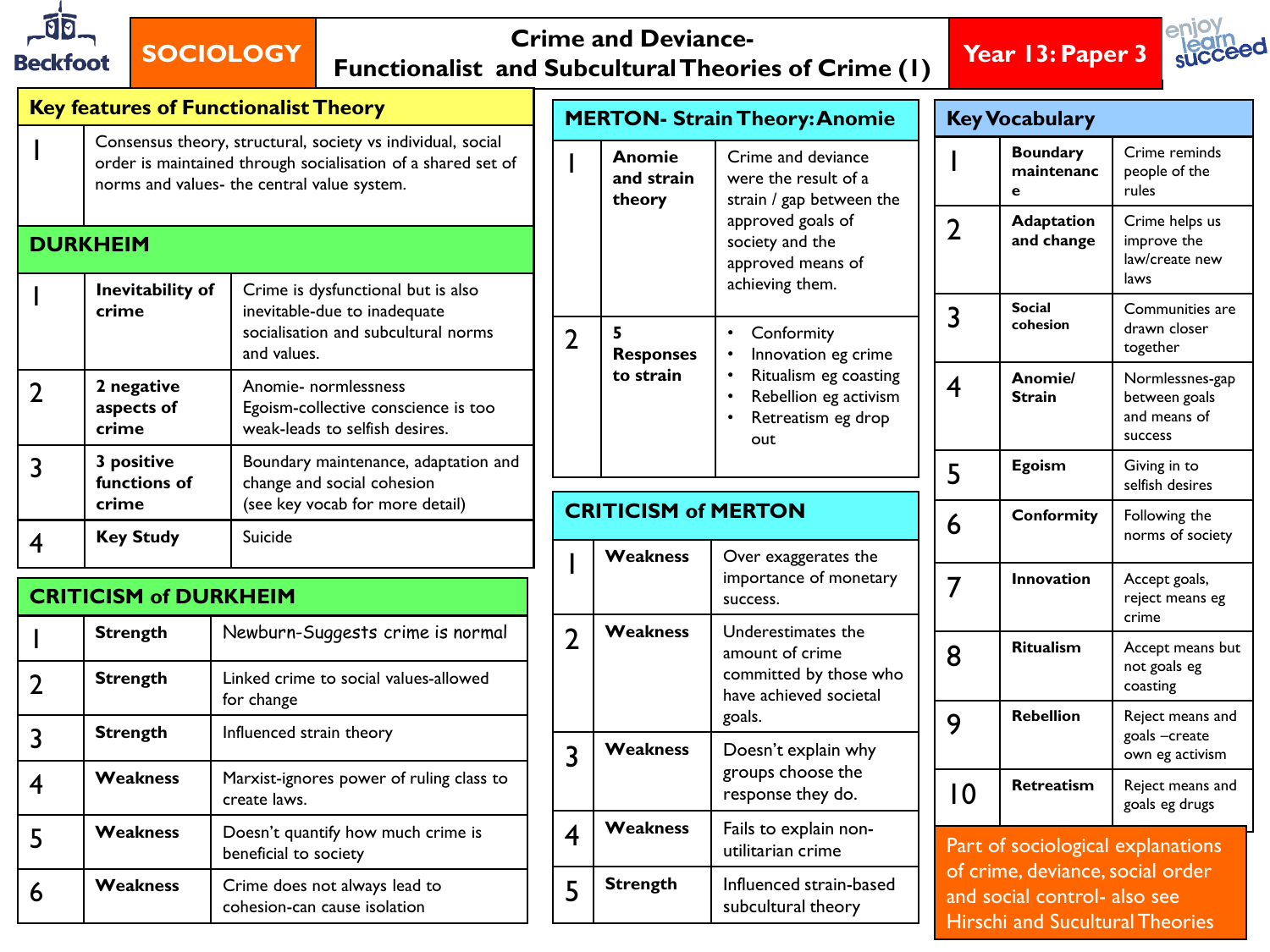

## **SOCIOLOGY Crime and Deviance-**

**Functionalist and Subcultural Theories of Crime (2) Year 13: Paper 3**





| <b>STRAIN-BASED SUBCULTURAL THEORY</b><br><b>I: COHEN</b> |                                              |                                                                                                                                                  | <b>THEORY 2:</b> | <b>STRAIN-BASED SUBCULTURAL</b>                                | <b>Key Vocabulary</b>                                                                                    |                         |                                                 |                                                                            |
|-----------------------------------------------------------|----------------------------------------------|--------------------------------------------------------------------------------------------------------------------------------------------------|------------------|----------------------------------------------------------------|----------------------------------------------------------------------------------------------------------|-------------------------|-------------------------------------------------|----------------------------------------------------------------------------|
|                                                           | Key idea                                     | Looks at deviance amongst young<br>boys. They face anomie in a middle-<br>class school system. They develop<br>status frustration which leads to |                  | <b>CLOWARD and OHLIN</b><br><b>Agree with</b><br><b>Merton</b> | Explain working-class<br>crime in terms of goals<br>and means.                                           |                         | <b>Status</b><br><b>Frustration</b>             | fail to adjust to<br>your low status<br>given by wider<br>society          |
| $\overline{2}$                                            | Key concept:<br><b>Status</b><br>frustration | the creation of subcultures<br>they fail to adjust to the low status<br>they are given by wider society.                                         | $\overline{2}$   | Disagree with<br><b>Merton</b>                                 | Delinquents have their<br>own set of subcultural<br>values.                                              | $\overline{2}$          | <b>Illegitimate</b><br>opportunity<br>structure | The subculture<br>offers deviant<br>opportunities to<br>gain status from   |
| 3                                                         | Delinquent<br>subculture<br>develops         | Resolves frustration as it inverts<br>mainstream values.                                                                                         | $\overline{3}$   | <b>Blocked</b><br>opportunities                                | They develop an<br>illegitimate opportunity<br>structure due to a lack<br>of opportunities.              | 3                       | <b>Subculture</b>                               | peers.<br>A culture within the<br>wider culture that<br>inverts mainstream |
| $\overline{\mathbf{4}}$                                   | Illegitimate<br>opportunity<br>structure     | The subculture offers deviant<br>opportunities to gain status from<br>peers.                                                                     | $\overline{4}$   | 3 types of<br>subculture                                       | Criminal -hierarchical<br>Conflict-violent<br>Retreatist-Individual- eg                                  | $\overline{\mathbf{4}}$ | Criminal<br>subculture                          | values.<br>Local, hierarchical<br>structure eg mafia                       |
|                                                           | <b>CRITICISM of COHEN</b>                    |                                                                                                                                                  |                  |                                                                | <b>Drugs</b>                                                                                             |                         | <b>Conflict</b>                                 | Based on violence                                                          |
|                                                           | Strength                                     | Explains deviance as a group<br>response- Merton only looked at<br>individual responses to anomie.                                               |                  | <b>OHLIN</b>                                                   | <b>CRITICISM of CLOWARD and</b>                                                                          | 5                       | subculture                                      | to compete for<br>scarce resources<br>eg gang                              |
| $\overline{2}$                                            | Weakness                                     | It assumes that young working-class<br>delinquents desire mainstream values<br>- only developing delinquent values<br>when they fail to achieve. |                  | Weakness                                                       | HOBBS (98) and<br>RUGGIERO and KHAN<br>(2007) Networks are now<br>less-organised and more<br>loose-knit. | 6                       | Retreatist<br>subculture                        | Lacking access to<br>the other two<br>subcultures<br>people take the       |
| 3                                                         | Weakness                                     | BOX (81) may only apply to a<br>minority of offenders.                                                                                           | $\overline{2}$   | Weakness                                                       | There may be overlap<br>between the 3 subcultures.                                                       |                         |                                                 | individual<br>response of<br>dropping out eg                               |
| $\overline{4}$                                            | Weakness                                     | Feminists: Ignores female offending                                                                                                              | $\overline{3}$   | Weakness                                                       | Ignores female offending                                                                                 |                         |                                                 | drug habit.                                                                |
| 5                                                         | Weakness                                     | Only discusses youth crime.                                                                                                                      |                  |                                                                | Part of sociological explanations of crime, deviance, social order and                                   |                         |                                                 |                                                                            |
| 6                                                         | Weakness                                     | WILLIS- working class boys don't<br>share same idea of status as middle<br>class boys.                                                           |                  |                                                                | social control- also see other Theories of Crime                                                         |                         |                                                 |                                                                            |